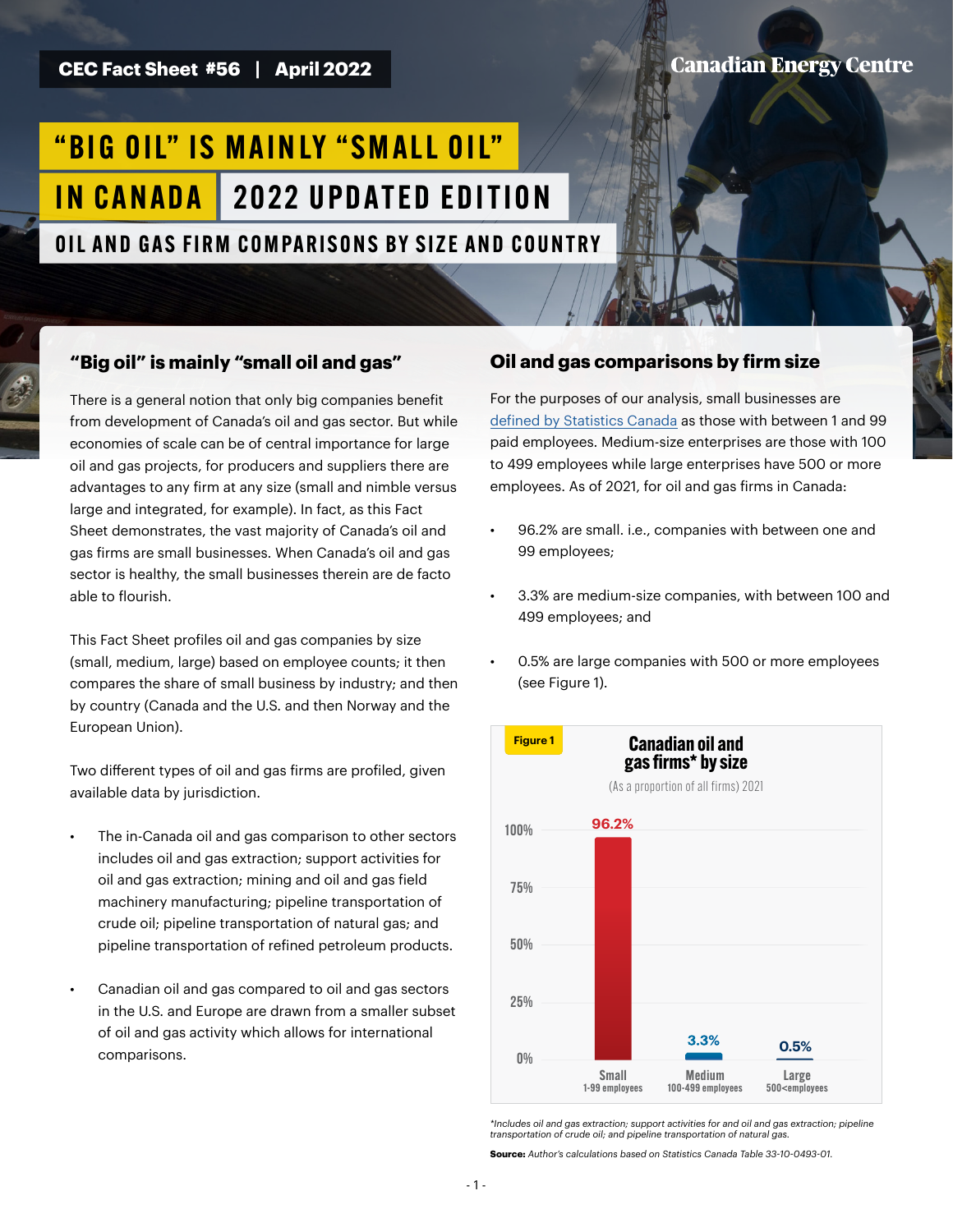#### **Industry comparisons in Canada**

In Canada, the energy sector has a higher proportion of small businesses than other major industries, with the exception of construction (see Figure 2). As of 2021, 96.2% of all energy firms have employee counts between 1 and 99 compared with 93.1% in manufacturing, 89.9% in utilities, and 99% in the construction sector. The all-industry average is 98%.<sup>1</sup>

# **Canada-U.S. comparisons on oil and gas sector company size by employee count**

Canada and the United States define small businesses differently, with an employee count of 1-99 in Canada and 1-499 employees in the United States.

For a more standardized comparison between the two countries, Figure 3 shows both the 1-99 employee comparison and the 1-499 comparison. Using Canadian definitions of firm size:

- Small business comparisons: 94.2% of all oil and gas firms in the United States have employee counts between 1 and 99 employees compared with 96.2% in Canada.
- Small and medium-size business comparisons Adding in medium-size employee counts (defined in Canada as 100 to 499 employees), we find that 97.8% of all oil and gas firms in the United States have employee counts between 1 and 499 employees (i.e., are small and medium size using Canadian definitions) compared with 99.5% in Canada.
- "Big oil and gas": Corporations with 500-plus employees in the United States thus represent 2.2% of all oil and gas firms while in Canada the figure for "big oil and gas" is just 0.5% of all firms (see Figure 3).



*based on Statistics Canada Table 33-10-0493-01.*

 $^{\circ}$ The 98% average for all industries is high in large measure because of the sheer size of the construction sector. In 2021, there were 148,840 firms in that sector compared with 50,596 in manufacturing, 6,833 in oil and gas, and 1,422 in utilities.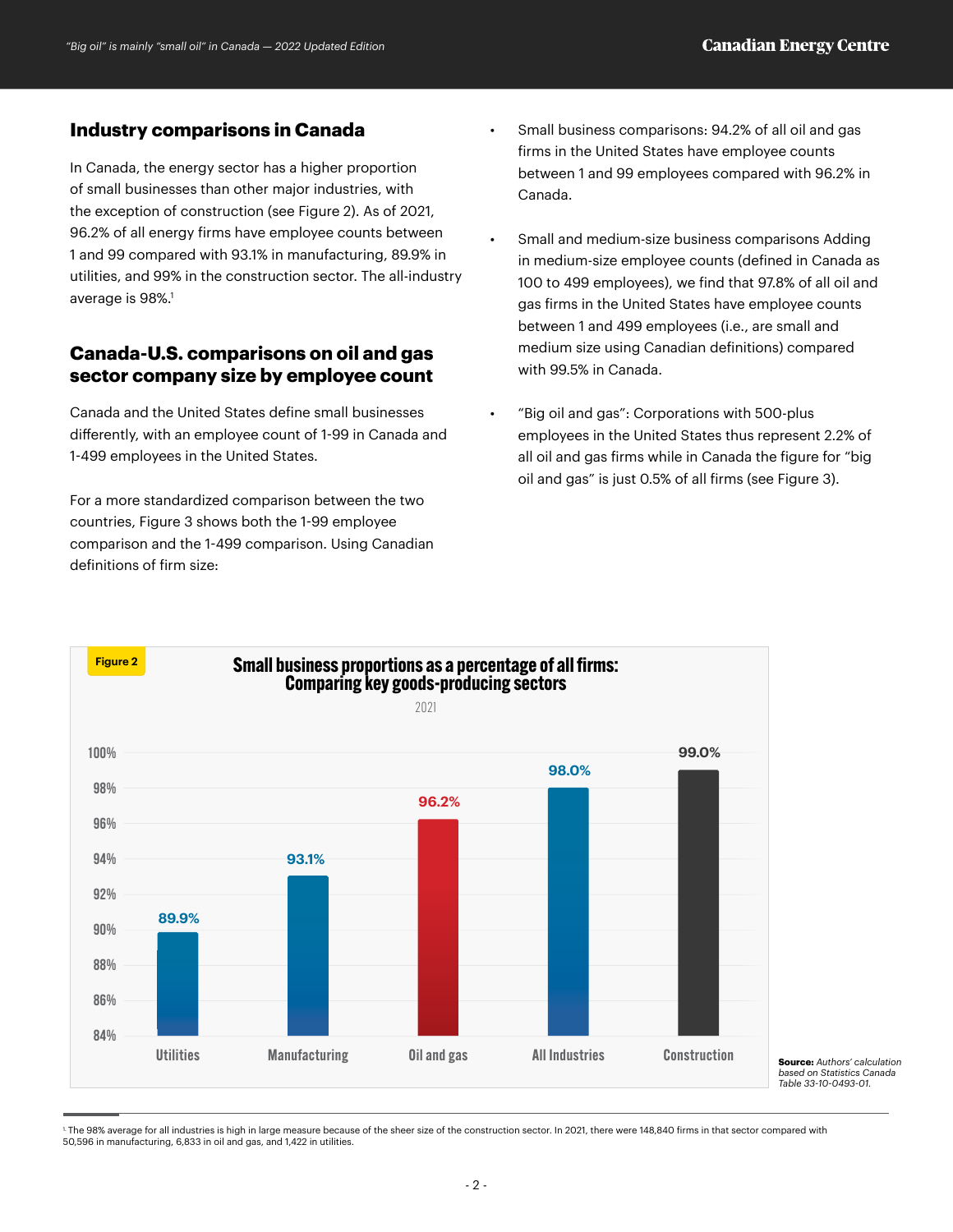

## **Canada-Europe comparisons: Total firms involved in oil and gas**

The final set of comparisons contrast Canada with Norway (another major oil producer) and the European Union (of which Norway is not a member) . The first comparison (Figure 4a) makes obvious the importance of the oil and gas sector to Canada given the sheer number of oil and gas firms.<sup>2</sup>

- Far and away, Canada has the largest number of oil and gas extraction firms — small, medium, and large — at 1,180 in total.
- In contrast, Norway has just 41 oil and gas extraction firms and the European Union has just 383 firms in total involved in oil and natural gas activity.<sup>3</sup>



*\*2021 for Canada and most recent year (2018) for other jurisdictions.* **Source:** *Eurostat and Statistics Canada.*

 $^2$  Canada-Europe comparisons are drawn from a smaller subset of oil and gas activity—oil and gas extraction only—which allows for international comparisons.

<sup>3.</sup> Large firms dominate Norway's oil and gas sector given all of its oil and gas results from offshore drilling, which is complicated and expensive.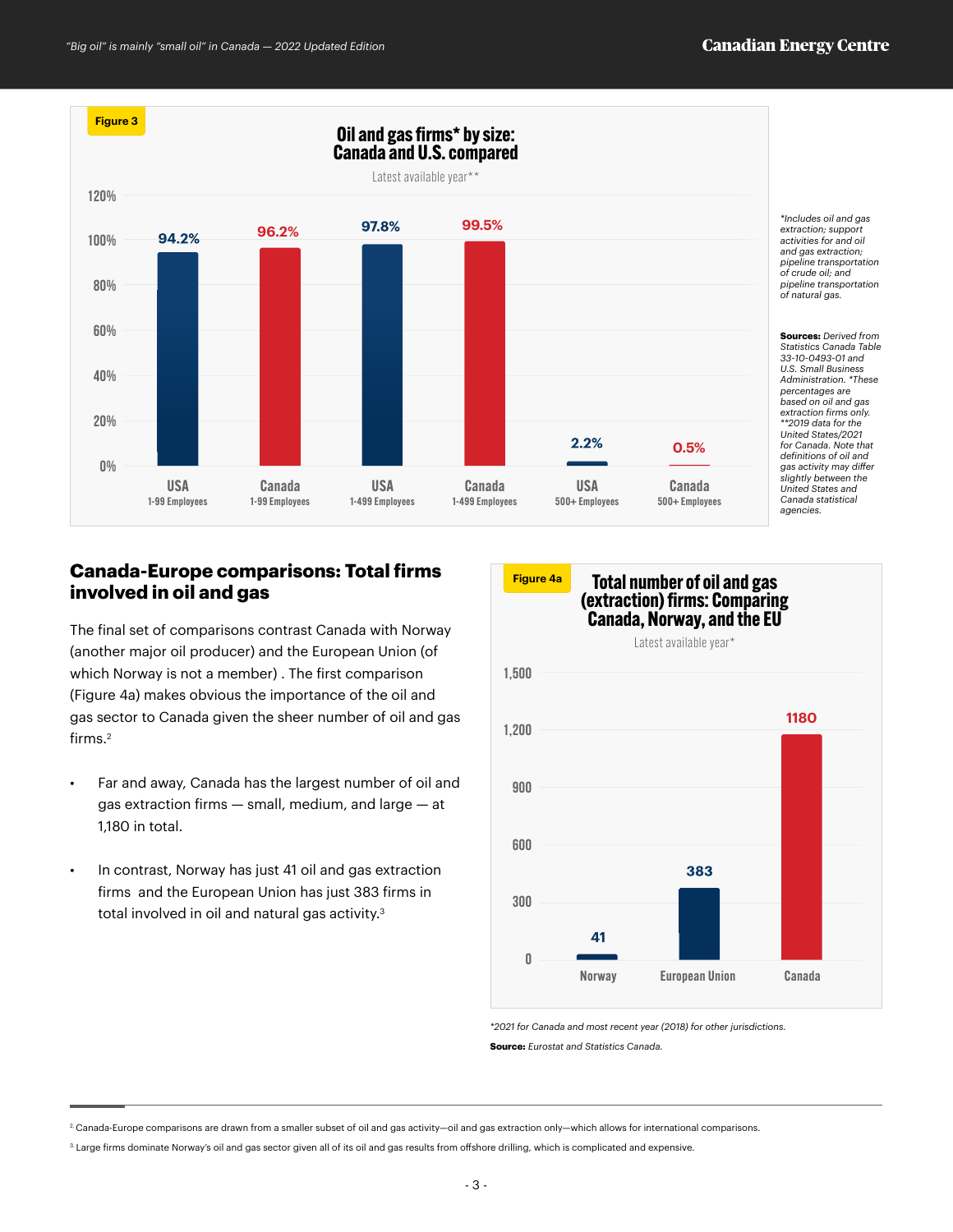#### **Canada compared with Europe and Norway on smaller companies**

Unlike Canada-U.S. comparisons, data limitations do not allow for exact 1-99 or 1-499 employee count comparisons on firm sizes between Canada and Norway and the European Union. However, we can compare Canada (1-199 employees, i.e., below 200) with Norway and Europe (1-249 employees, i.e., below 250). Figure 4b breaks down the proportion of oil and gas extraction firms by size for each jurisdiction.

- Norway has just 32 oil and gas extraction firms with fewer than 250 employees;
- The European Union has 329 firms that employ fewer than 250 employees; and
- Canada has 1,135 oil and gas extraction firms with fewer than 200 employees. In other words, even with a more limited comparison available for Canada, the absolute number of oil and gas companies with smaller workforces is about three times that of Norway and the European Union combined (1,135 firms versus 361 oil and gas enterprises in Norway and the EU together).

# **"Big oil" is a more accurate description in Europe, not Canada**

This slightly modified comparison shows that smaller businesses constitute just 78% of all oil and gas extraction firms in Norway, 85.9% of all firms in the European Union, and 96.2% of all and gas extraction firms in Canada. Canada's oil and gas extraction sector is thus overwhelmingly composed of small and medium-size businesses relative to Norway and the European Union (see Figure 4c).

## **Conclusion**

Most oil and gas firms in Canada are small or medium-size businesses whether measured domestically and compared with other sectors, or in comparison to the United States, Norway and in the European Union.



*\*Data increments available for firms with 1 to 199 employees in Canada and 1-249 employees in Norway and the European Union. These percentages are based on oil and gas extraction firms only. \*\*2021 for Canada, 2018 for the European Union and Norway.*

**Source:** *Eurostat and Statistics Canada.*



*\*Data increments available for firms with 1 to 199 employees in Canada and 1-249*  employees in Norway and the European Union. These percentages are based on oil and<br>gas extraction firms only. \*\*2021 for Canada, 2018 for the European Union and Norway.

**Source:** *Eurostat and Statistics Canada.*